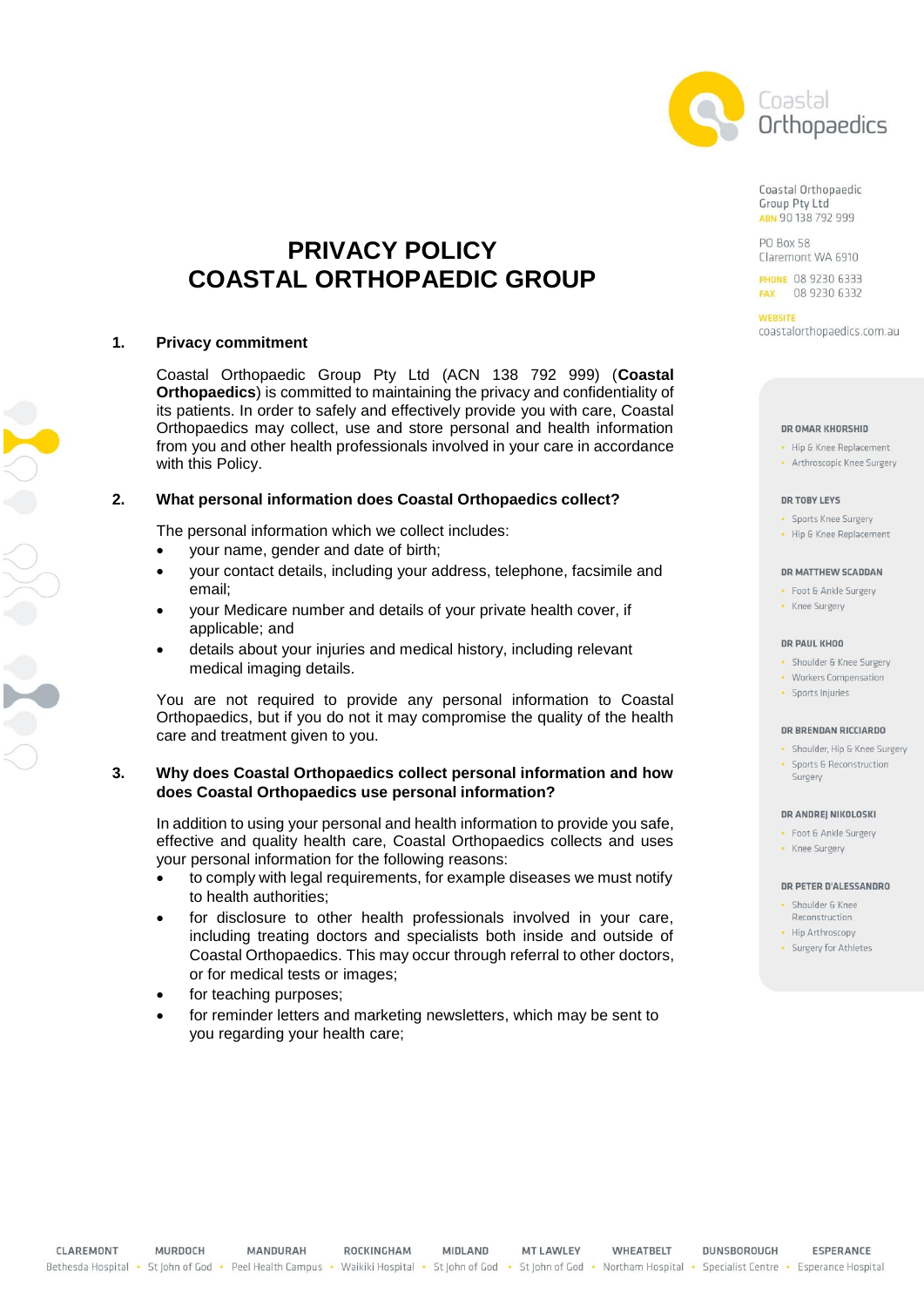- for billing and administrative purposes, including compliance with Medicare and Health Insurance Commission requirements;
- for disclosure to medical indemnity organisations if a complaint is made; and
- other purposes which you may consent to.

Sometimes, Coastal Orthopaedics facilitates students or research activities, including research and quality assurance activities to improve individual and community health care and practice management. Any personal information used as part of these activities will typically be de-identified (i.e. we will remove details that could identify individual patients).

If information that will identity you is required for use in research or other activities, we will contact you and you will be provided with the opportunity to request that your information is not used.

Other than as described in this section, we will not provide personal information to anyone else, without your prior agreement or otherwise in accordance with the law.

### **4. How does Coastal Orthopaedics collect personal information?**

The personal and health information which Coastal Orthopaedics collects is obtained directly from patients and other health professionals involved in your care.

Coastal Orthopaedics also collects personal information from our website, such as your IP address. Further information about the way in which our website collects and uses personal information can be found at <http://www.coastalorthopaedics.com.au/privacy.html> or by contacting us.

### **5. How does Coastal Orthopaedics store and protect the information we hold about you?**

We store personal information in hard copy form (e.g. in paper form) and electronically.

We take reasonable steps to protect the security of the personal information we hold, including protections against unauthorised access, modification, disclosure or loss.

Our trained staff are bound by confidentiality agreements regarding the protection of your personal information.

If you wish to request that your personal and health information is stored in hard copy only, you can contact us in writing to make a request.

With your written consent, Coastal Orthopaedics may also contact you by email. All email communication from Coastal Orthopaedics to you which contains sensitive information will be flagged confidential. If you have any concerns about our use of email, please contact us.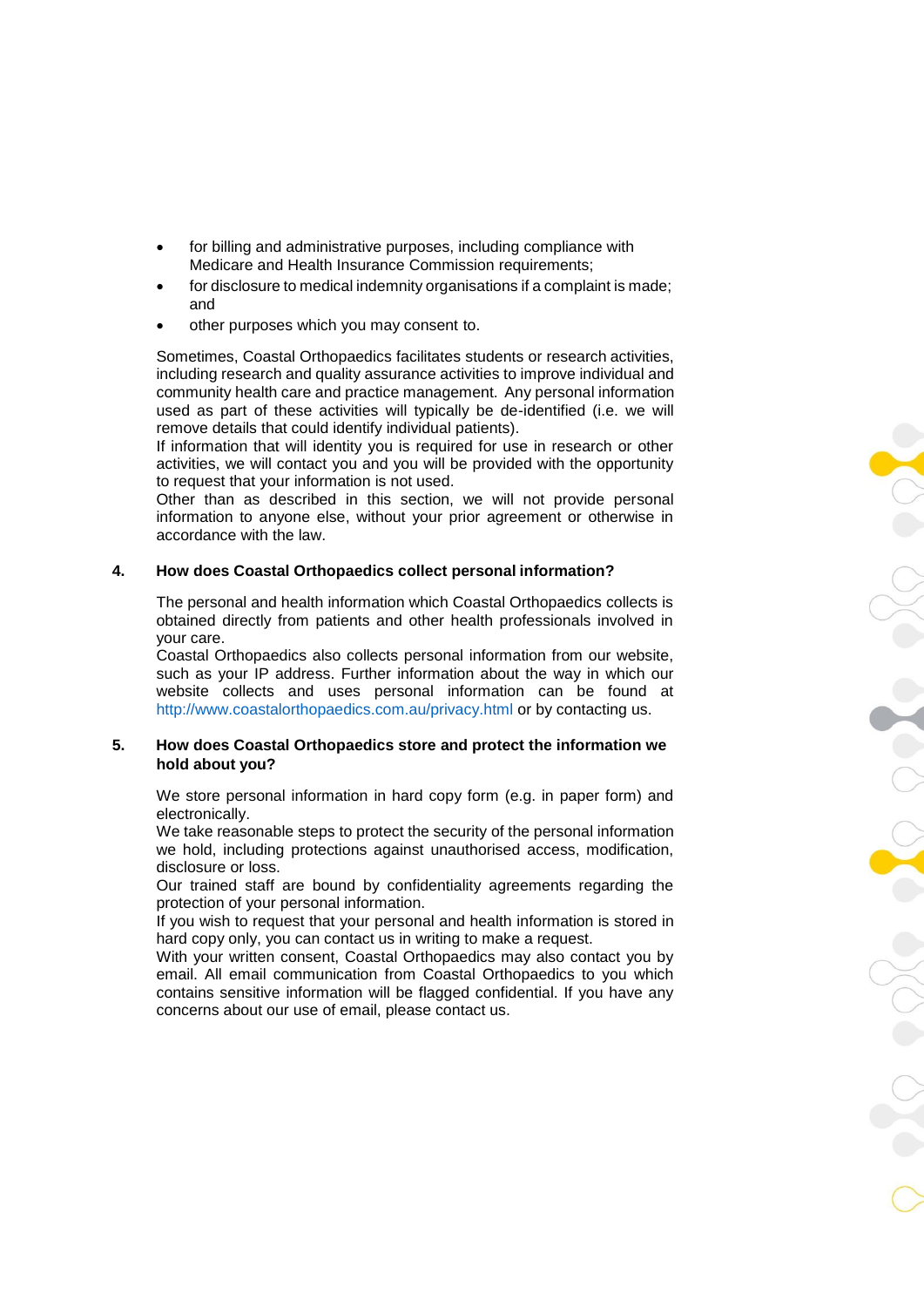# *6.* **Coastal Orthopaedics and** *My Health Record*

Coastal Orthopaedics may upon request upload information to your electronic My Health Record. My Health Record is a secure online summary of your health information created by the Commonwealth Government. You can control what goes into it and who is allowed to access it. You can also choose to share your health information with your doctors, hospitals and other healthcare providers through your My Health Record.

If you have a privacy complaint which relates to your My Health Record you can contact your local Medicare Service Centre or the Australian Information Commissioner.

## **7. How can you access your personal information?**

If you wish to obtain the personal information that Coastal Orthopaedics holds about you, you can contact us in writing, by email or by telephone and request access to your personal information. Our contact details are set out in Section 8 of this Policy. We will always try to meet your request within a reasonable period of time.

In some circumstances, your request for access may be refused. These circumstances include:

- if we no longer hold any personal information about you;
- if your request is frivolous or vexatious;
- if the information requested relates to existing or anticipated legal proceedings and would not normally be disclosed as part of those proceedings;
- if providing access would be unlawful; and
- if refusing access is required or allowed by law.

If we are unable to give you access to the information you have requested, we will give you written reasons for this decision when we respond to your request.

Please be aware that Coastal Orthopaedics may charge fees to process your request for personal information, including:

- time spent by administrative staff to provide access at the employee's hourly rate of pay;
- time necessarily spent by a medical practitioner to provide access at the practitioner's ordinary sessional rate; and
- for photocopying and other disbursements at cost.